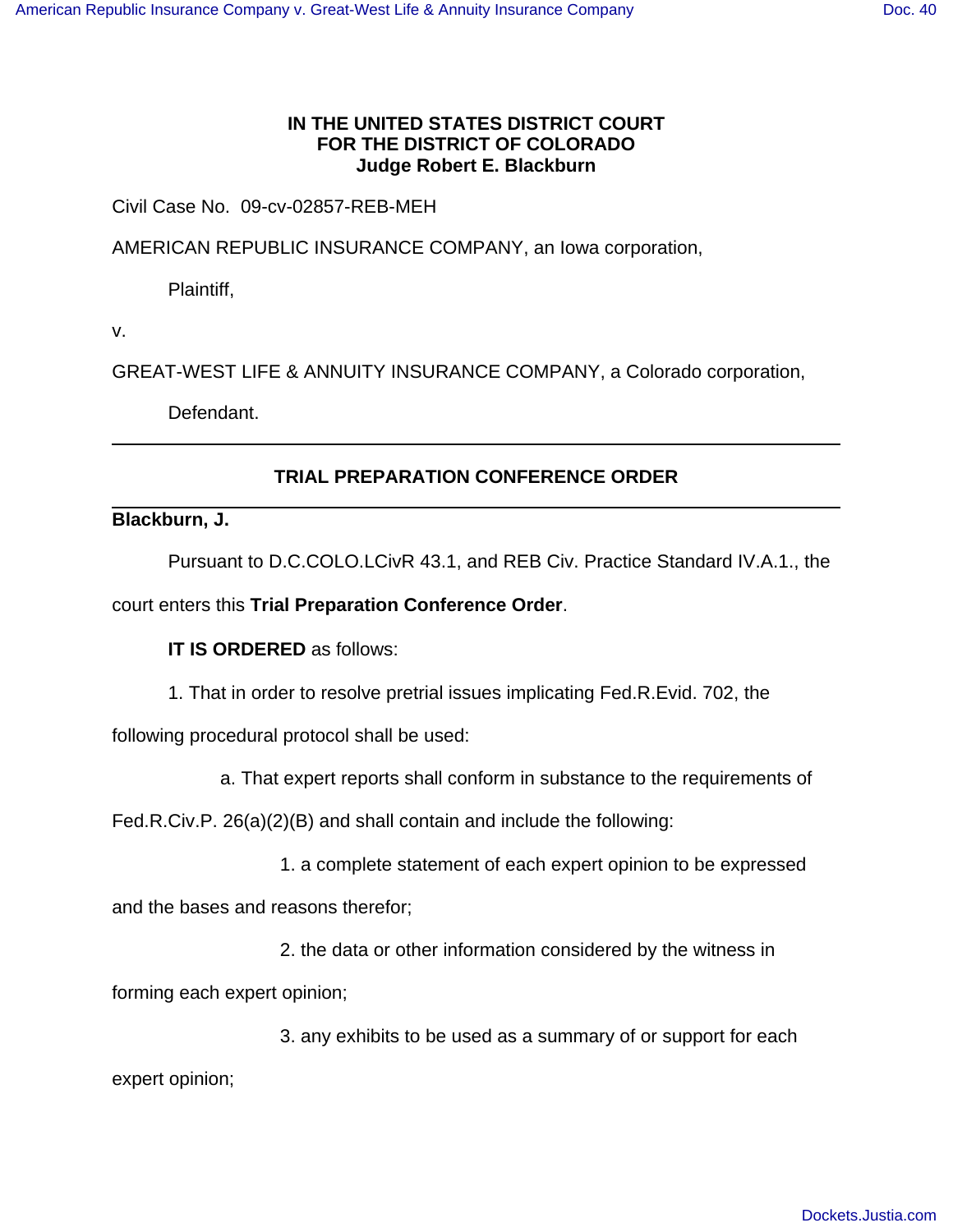4. the qualifications of the witness, including a list of all publications authored by the witness within the preceding ten years, stated in a curriculum vitae  $("C.V.");$ 

5. the compensation to be paid the expert for the study and testimony; and

6. a listing of any other cases in which the witness has testified as an expert at trial or by deposition within the preceding four years;

b. That all motions raising issues under Fed.R.Evid. 702 as codified and construed shall be filed by **August 29, 2010**, and marshaled thereafter as prescribed by **D.C.COLO.LCivR 7.1C.**;

c. That for each putative expert witness with respect to whom the movant objects for any reason, the movant shall provide the following:

1. whether the movant contends that the testimony of the expert is unnecessary or irrelevant; and if so, why;

2. whether the movant objects to the qualifications of the witness; and if so, why (stated in detail); and

3. whether the movant objects to any opinion to be offered by the

expert; and if so:

a. which opinion; and

b. the specific basis and authority for any objection stated and presented in terms of Fed.R.Evid. 401 and/or 702(1), (2), or (3), i.e., whether the objection impugns the relevancy of the opinion, whether the objection impugns the sufficiency of the facts and data used in support of the opinion, whether the objection impugns the principles and methods on which the expert relied in support of the opinion,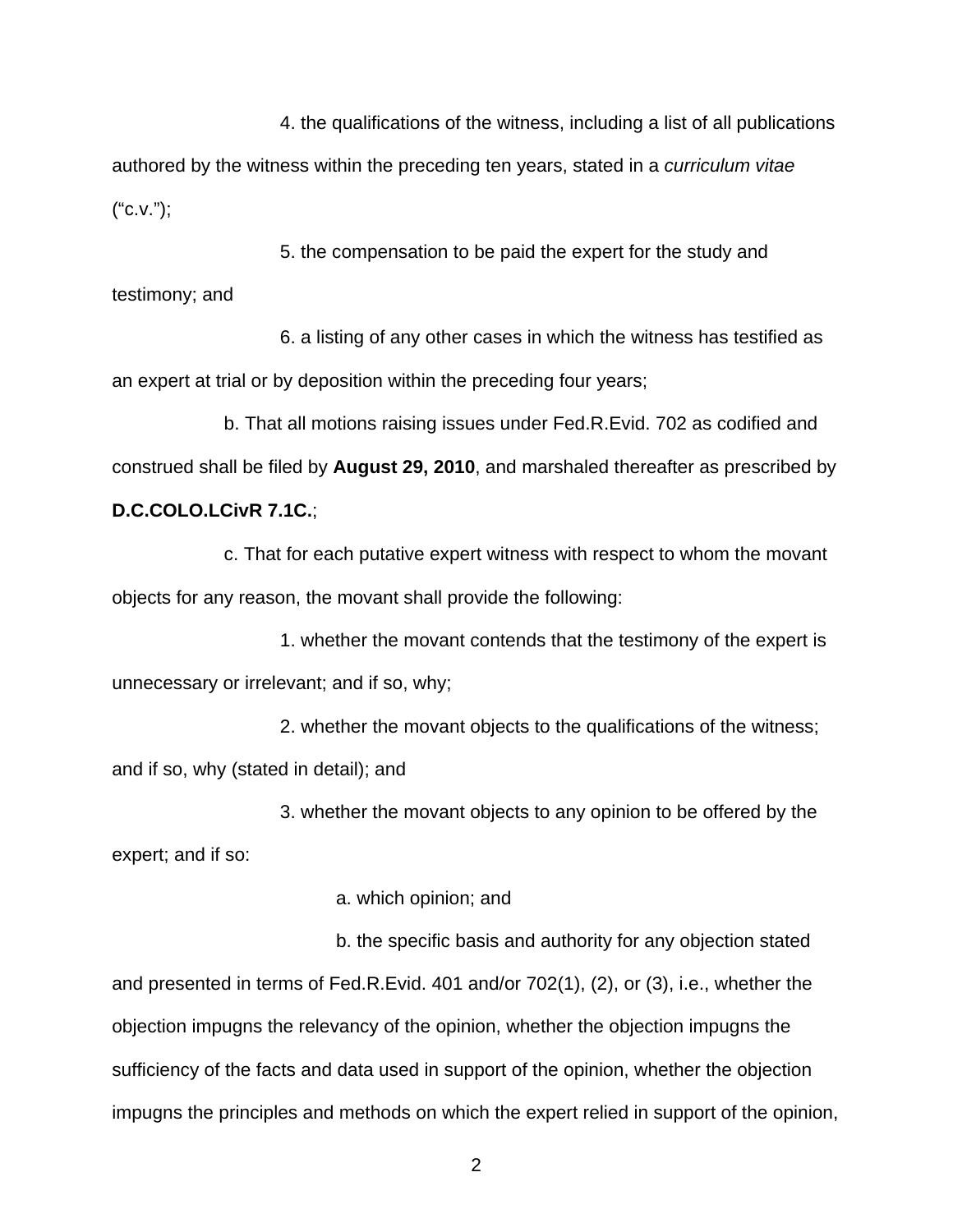or whether the objection impugns how the expert has applied the principles and methods reliably to the facts of the case relevant to the opinion; and

d. That for each putative expert witness whose necessity, qualifications, or opinions are opposed by the movant, the party offering the expert shall provide in response to the motion the following:

1. a c.v. for the expert;

2. a statement of each opinion to be offered by the expert that is opposed by the movant; and

3. the relevance and bases for each allegedly objectionable statement to be offered by the expert, including

a. the facts or data on which the expert relied in support of the opinion made the focus and subject of objection;

b. the principles and methods on which the expert relied in support of the opinion made the focus and subject of objection; and

c. how the expert has applied the principles and methods reliably to the facts of the case relevant to the opinion made the focus and subject of objection;

2. That trial by jury shall commence **December 6, 2010**, at 8:30 a.m., in courtroom A1001, located on the 10<sup>th</sup> Floor North, of the Alfred A. Arraj, United States Courthouse, 901 19<sup>th</sup> Street, Denver, Colorado 80294, at which trial all parties shall appear in person without further notice, order, or subpoena;

3. That the court reserves ten (10) days for trial:

- Monday, December 6, 2010, through Thursday, December 9, 2010;
- Monday, December 13, 2010, through Thursday, December 16, 2010; and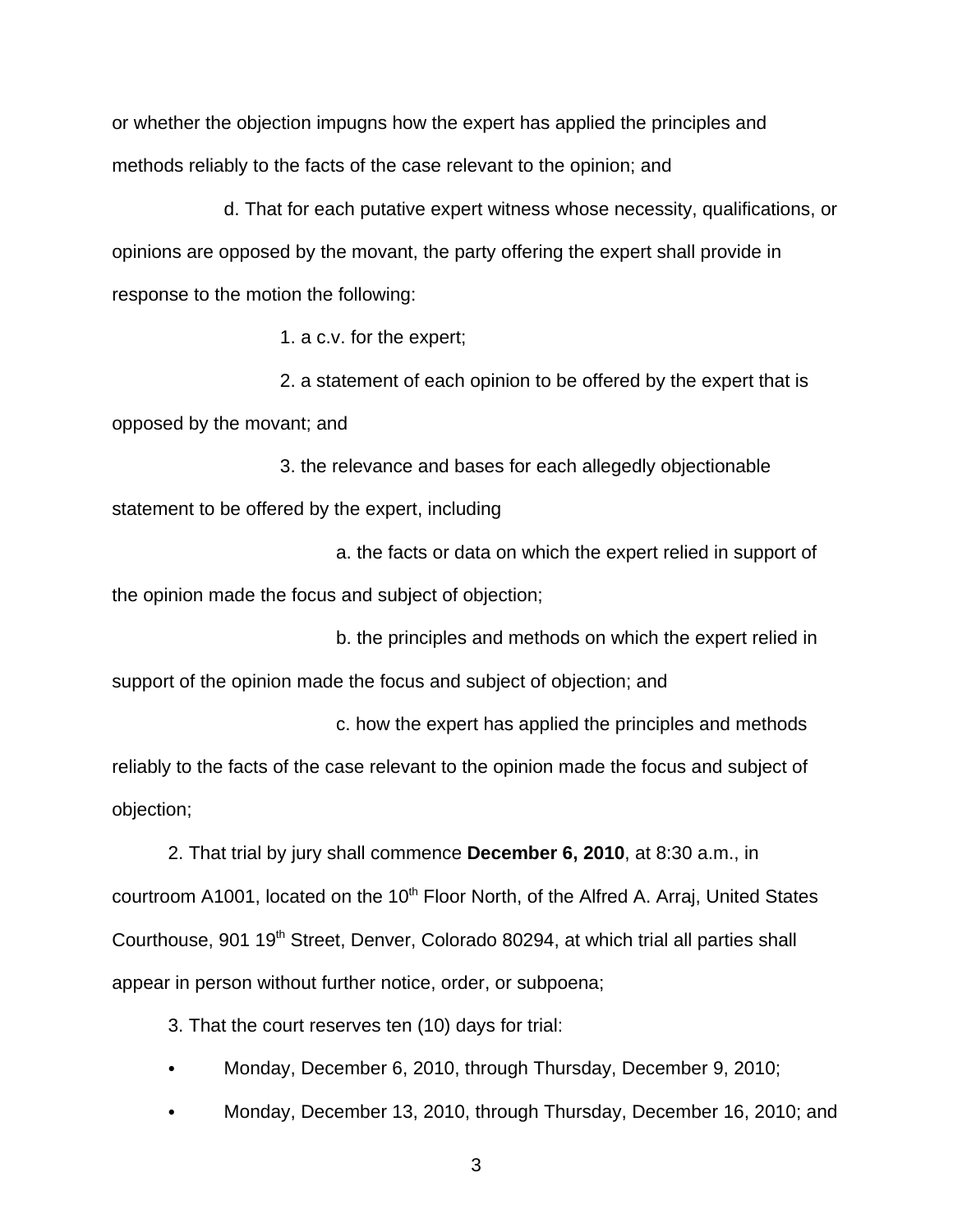Monday, December 20, 2010, through Tuesday, December 21, 2010;

4. That counsel and any pro se party shall appear in courtroom A1001 on the first day of trial at 8:00 a.m., to review the **Trial Checklist** with the courtroom deputy clerk;

5. That the **Trial Preparation Conference** required by REB Civ. Practice Standard IV.C.1., shall commence on **November 19, 2010**, at 10:30 a.m., in courtroom A1001;

6. That lead counsel and any pro se party shall attend the Trial Preparation Conference;

7. That at the outset of the Trial Preparation conference, each party shall submit the Parties' Joint Exhibit List on the form required by the court (an original for the court with copies for the courtroom deputy clerk and all other parties) and shall submit on the Witness List form required by the court (an original for the court with copies for the courtroom deputy clerk and all other parties) a "will call" witness list enumerating the name and address of each witness that will be called and a "may call" witness list enumerating the name and address of each witness that may be called; provided, furthermore, that the "will call" witness list constitutes a representation on which the court and every other party may rely that the "will call" witnesses listed will be present and available to testify during trial;

8. That at the Trial Preparation Conference the parties shall be prepared to review and discuss, inter alia, the following:

a. stipulated and proposed jury instructions and verdict forms;

b. voir dire questions;

c. the jury selection process, including peremptory challenges and the use of juror questionnaires;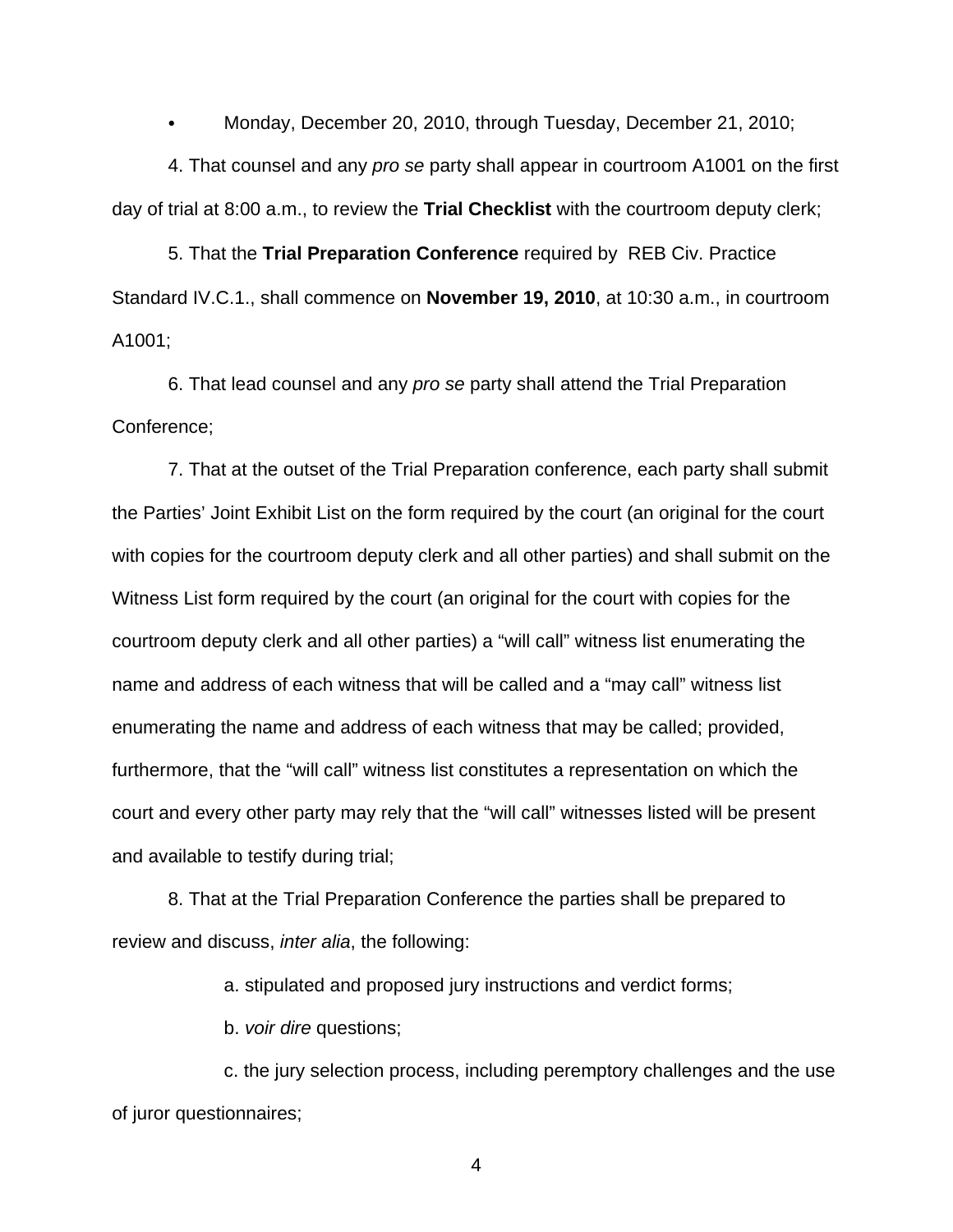d. identification of all persons permitted to be seated at each party's table;

e. the pronunciation of problematic party's and witness' names;

f. the names or monikers that may be used when referring to a party or a

witness;

g. identification of "will call" and "may call" witnesses;

h. use of deposition testimony:

1. designation of specific testimony by page and line; and

2. identification of the person selected to read deposition answers;

i. use of video depositions:

1. resolution of objections;

- 2. pretrial redaction, if necessary; and
- 3. arrangements for necessary equipment to broadcast the

deposition;

j. the allocation of trial time between the parties;

k. the admission of stipulated exhibits or exhibits about which there are no

objections;

l. timing of publication, if any, of trial exhibits to the jury;

m. anticipated evidentiary issues;

n. the necessity for cautionary or limiting instructions;

o. requests or requirement for trial briefs; and

p. exemptions from the order of sequestration of witnesses;

9. That each side shall be permitted voir dire examination not to exceed 15 minutes following voir dire examination by the court, but shall not reiterate questions previously propounded by the court or another party;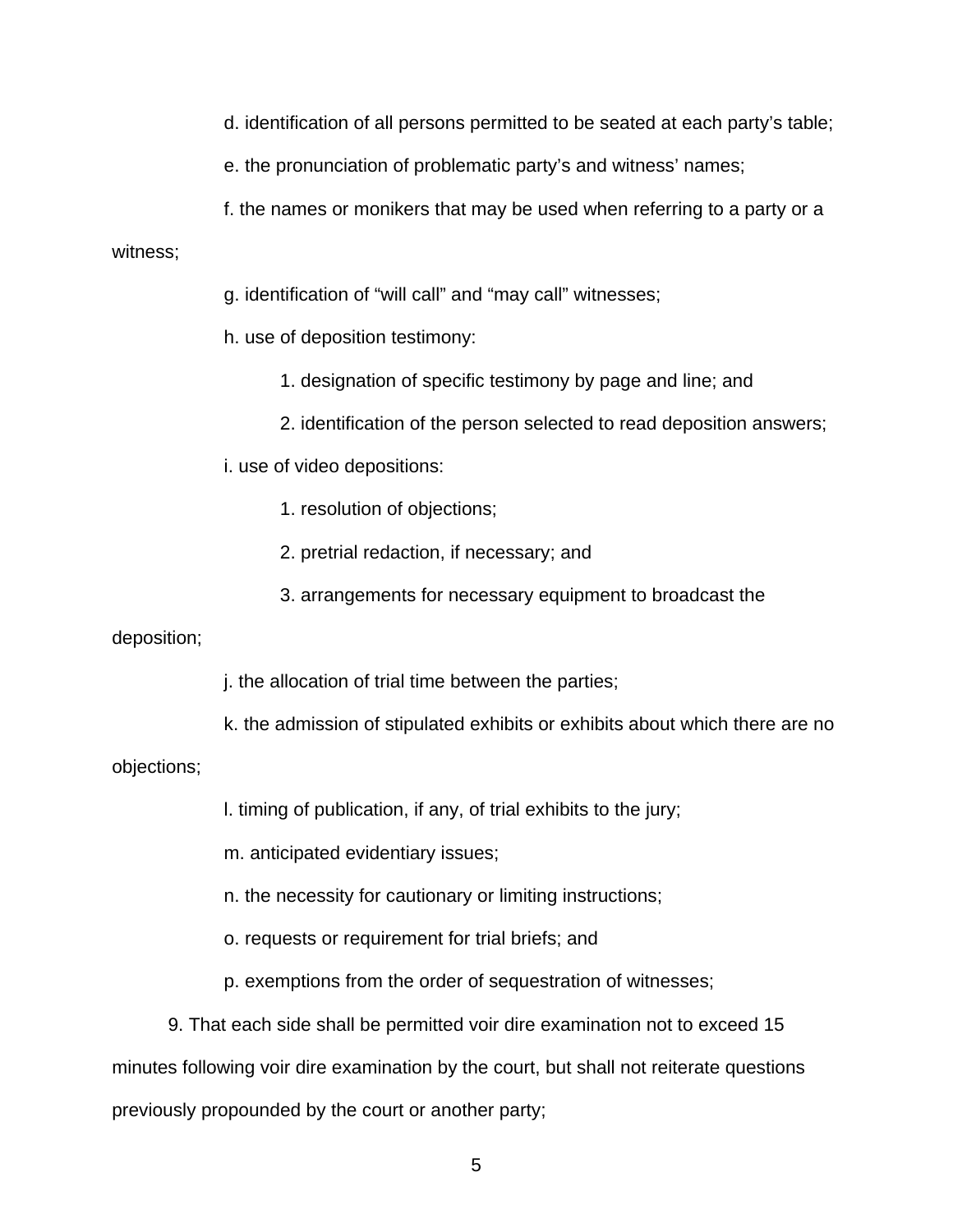10. That pending further court order, the jurors shall not be sequestered before deliberations;

11. That trial witnesses subject to sequestration under Fed.R.Evid. 615 shall be sequestered by order entered sua sponte immediately before opening statements;

12. That opening statements shall be limited to **thirty (30)** minutes per party;

13. That the court will not engage in the examination of any witness, except to eschew plain error;

14. That pursuant to REB Civ. Practice Standard III.D.4.b., each party shall have available at trial a set of exhibits for the court, the courtroom deputy clerk, opposing counsel (one set per party), and any pro se party;

15. That objections made in the presence or hearing of the jury, i.e., so-called "speaking" objections, shall be stated as succinctly as practicable and supported by recitation of apposite authority when possible; however, neither counsel nor a pro se party shall speechify an objection in the presence or hearing of the jury [See Fed.R.Evid. 103(c)];

16. That unless interrupted by the court, in marshaling motions or objections during trial, the following sequential protocol shall be observed: objection, response, reply, ruling;

17. That to eliminate or minimize bench or sidebar conferences, each party shall be responsible to inform the courtroom deputy clerk by the conclusion of a trial day about any issue which should be considered before commencing trial on the next scheduled day of trial and at the outset of a trial day about any issue which should be considered at the conclusion of that trial day;

18. That to facilitate preparation, marshaling, and consideration of proposed jury